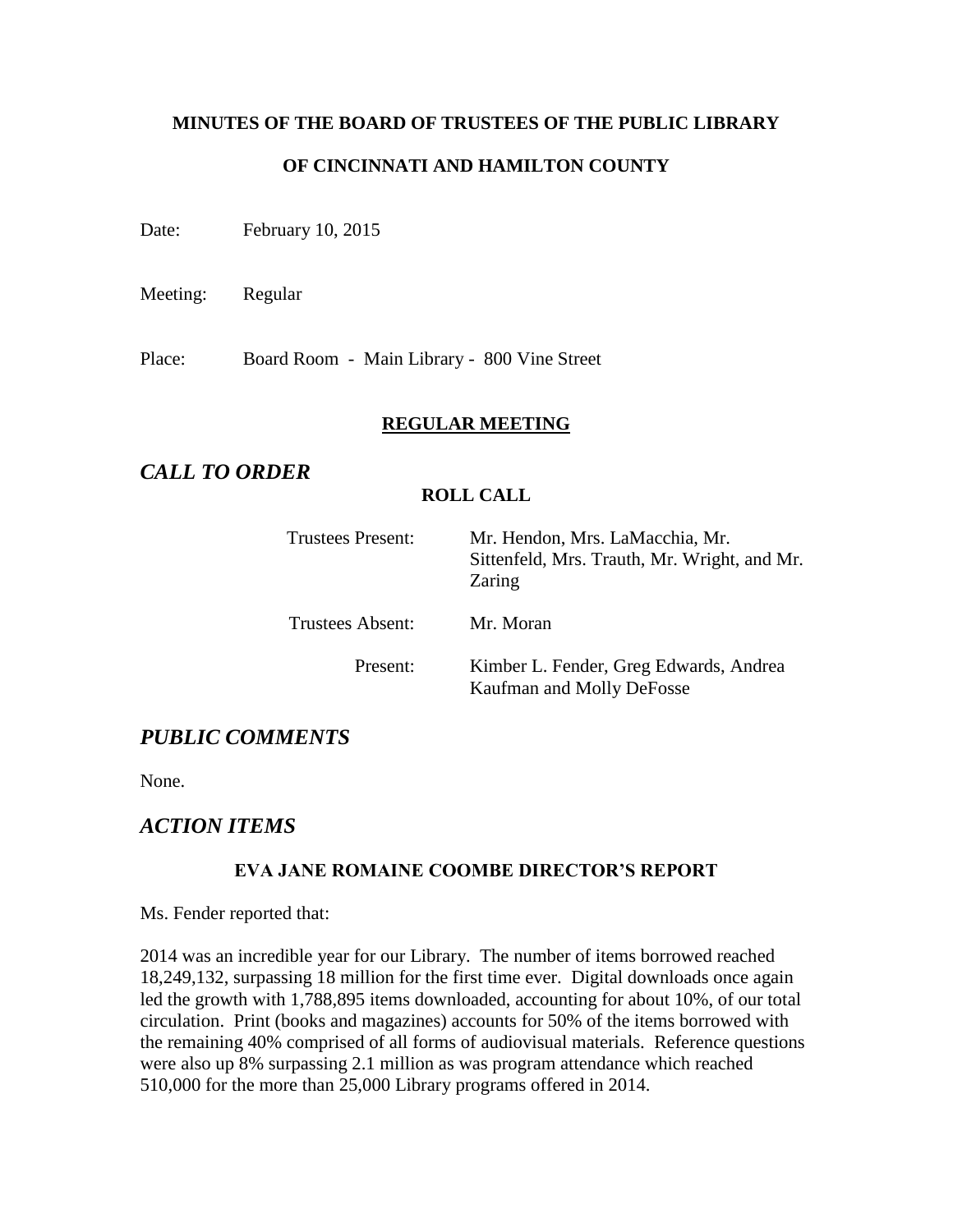Our cardholders increased to 579,158 with 89% of Hamilton County households having at least one Library cardholder.

The Library again received a five-star rating in the LJ Index 2014, which ranks libraries according to per capita circulation, visits, program attendance, and Internet use, the highest rating possible. For libraries with budgets of \$30 million or more we ranked second in the country.

Our Library was ranked  $6<sup>th</sup>$  overall in circulation for 2013, up from  $7<sup>th</sup>$  in 2012. With the Horseshoe Casino open its first full year, the Main Library dropped to the  $3<sup>rd</sup>$  most visited attraction in Downtown Cincinnati for 2013.

The Library completed the Avondale branch accessibility project with a ribbon cutting ceremony on May 20. In addition to making the branch fully accessible, the branch underwent a significant renovation with new furniture, carpeting, lighting and upgraded heating and cooling. Self-check was added as were computers. The beautiful new entrance includes a custom Rookwood tile commemorating the branch's  $100<sup>th</sup>$ anniversary and reflecting the Rookwood tile framing the original entrance.

With this project completed only three Library-owned branches are not fully accessible; Price Hill, Madisonville and Walnut Hills. A feasibility study to also make these locations accessible was completed in 2014. These facilities can be made accessible without acquiring additional property.

Groundbreaking ceremonies were held on April 21 for new branch libraries in St. Bernard, Reading and Clifton. All projects will be paid for without debt and are projected for completion by summer of 2015. These new branches will greatly expand the services available in these communities with technology labs, MakerSpaces, study rooms, program spaces, and at Clifton, after-hours lockers.

Duke Energy presented the Library with the Power Partner Award for the Main Library Energy Retrofit project and an incentive check for \$210,000.

Staff worked with Dr. Howard Fleeter to develop an easy-to-use spreadsheet that calculates a library's return on investment or ROI. This ROI calculator shows that our community receives \$6.36 in value for every dollar spent on library services bringing the Library's total economic benefit to an astonishing \$324.1 million.

The Library transitioned from Summer Reading to Summer Learning with great success. Our traditional summer reading program saw a decrease in registrations but a substantial increase in completion with 70% of registered students completing the program. Brain Camps were offered at every location with some one-day camps and others week-long. More than 2,500 children attended a Brain Camp up 66%. The new Summer Camp Reading program assisted about 70 struggling readers over the six-week camp with documented reading improvements. Finally, Staff served nearly 18,000 lunches at 14 Library locations, a 20% increase.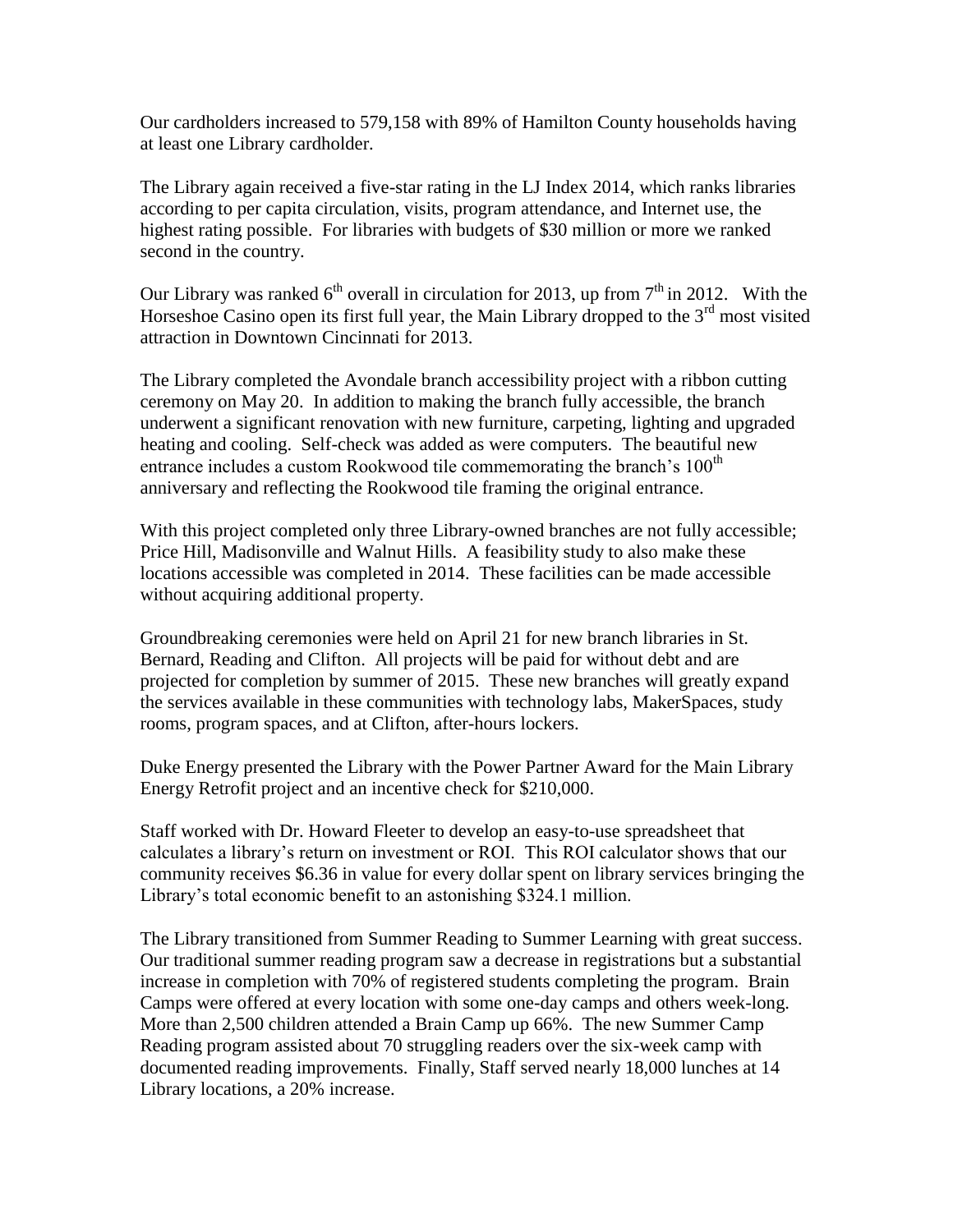With the use of tablets and smartphones replacing desktop computers, the Library began piloting a mobile service model in anticipation of being completely mobile at the three new branches. The Main Library's Information & Reference Department and Westwood Branch have led our system in adapting to the mobile service environment. There was a brief conversation with regard to the complexity of reference questions requiring staff assistance. Staff indicated that customers typically ask more difficult questions that cannot be answered with a google search.

Library staff also planned for the introduction of MakerSpaces to our Library. The Main Library's 9,000 square feet MakerSpace opened January 26, 2015 on the second floor of the North Building. Smaller MakerSpaces are planned for both St. Bernard and Reading. Mr. Hendon and Mr. Sittenfeld commented on the resources available in the MakerSpace at the Main Library and encouraged other trustees to visit.

#### CARDHOLDER SATISFACTION SURVEY RESULTS

In November 2014, customer satisfaction survey was conducted. The survey has been offered for several years making it very useful for measuring change and progress. There were nearly 13,000 survey responses, double the number of responses in 2013. The overall satisfaction rating of 6.2 (out of 7) was consistent with the rating in previous years. The percent of customers who have downloaded an item from the virtual library had been increasing from 2010 to 2013 but decreased slightly in 2014 from 59% to 57%. When asked what would increase their use of the Library, respondents requested more access to new and popular items in both books (81.2%) and eBooks (78.7%) and also more DVDs (84.5%). This feedback will be used in collection purchasing in 2015. The survey respondents read or listened to an average of 18.7 books in the past year and were frequent library visitors as children with 59.5% visiting more than once a month as a child. The respondents were well-educated with 71% having a Bachelor's degree or higher; women, 68.8%; and not primary caregivers for children of any age, 83.6% to 89.1% depending on the child's age. The Library staff will be working to reach those in our community who are not college educated with information about the Library's programs and services. The Board inquired as to what areas ranked lower in customer satisfaction. Staff answered that customers would like more items in the collection.

This year for the first time we included a Net Promoter Score question on the survey. This is a one question scale of customer loyalty. When asked, "How likely are you to recommend the Library to others?" 78% of respondents were very likely, 16% somewhat likely and 6% unlikely. To get our Net Promoter Score the detractors, 6% are subtracted from the promoters 78% for an excellent Net Promoter Score of 72. While this is an excellent Score the key to using this measure effectively is to identify the detractors and follow-up; steps we will be taking over the next year. Staff is interested in knowing this Score for each Library location so that best practices and problem areas can be identified. The Board also indicated an interest in seeing the data on a branch by branch level.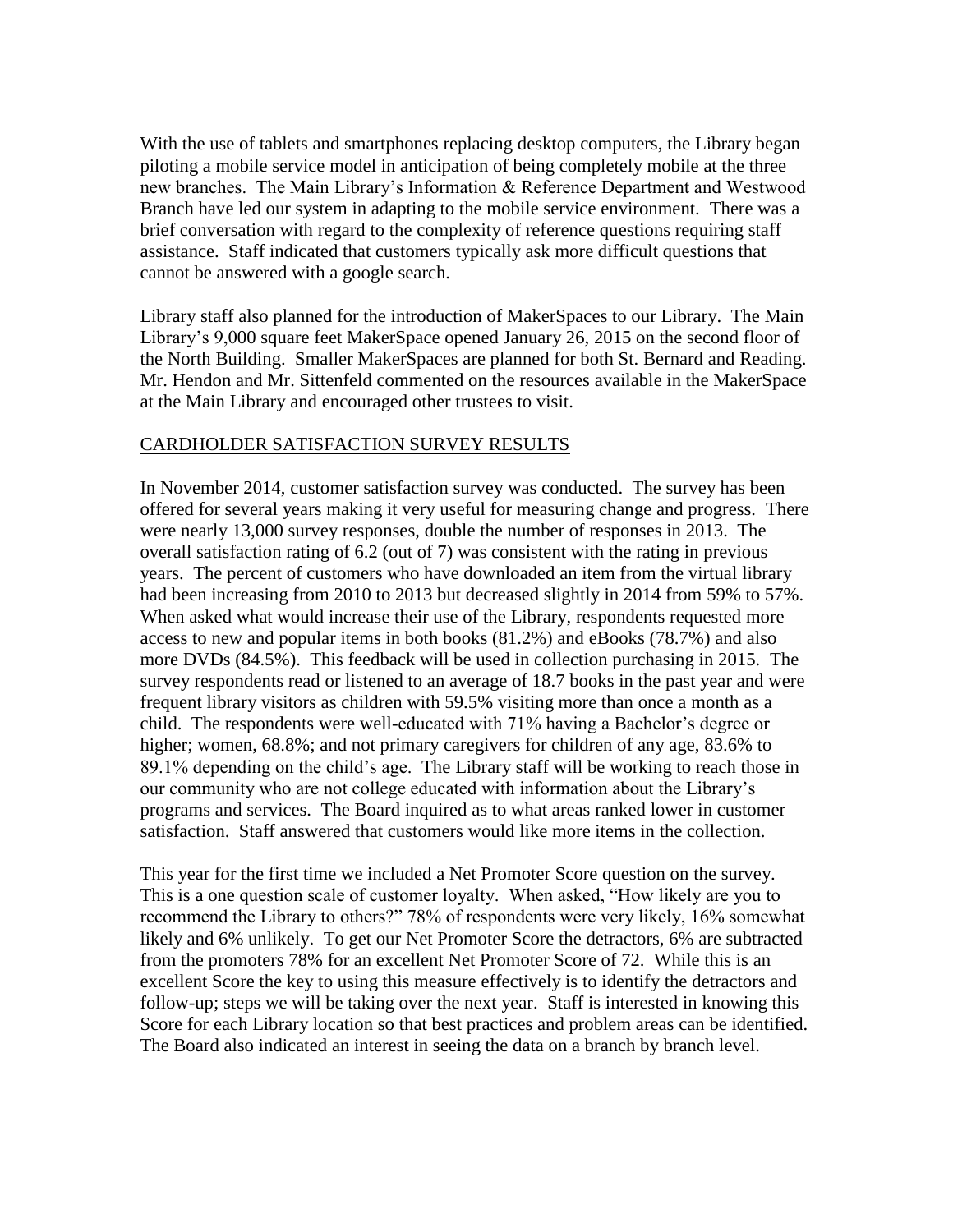#### TESTIMONIALS TO PROMOTE LIBRARY USE

The circulation system tracks how many items each person has ever checked out. The Library is able to run a report that shows the top borrowers in our system. First, the count starts with the implementation of our new circulation system in August 2012. Our top individual borrower had borrowed nearly 30,000 items in that time! Just a reminder, we don't know what they borrowed just how many. Among the top 100 borrowers were also many served by our Outreach Services Department including individuals living in retirement communities and collections delivered to retirement communities for shared use by residents, there were also numerous teachers and homeschools. One family had three members in the top 100 with each borrowing around 20,000 items. We're offering these outstanding customers a gold Library card to recognize their special status and hope they'll agree to share their stories of Library use with us and our community.

# LIBRARY USE CHANGING – AGAIN

An analysis of Library statistics shows that use of Library-provided computers has dropped by almost 16% in the last two years from a high of 1.9 million in 2012 to 1.6 million in 2014. Main Library accounted for a significant portion of this decline dropping from more than 587,000 in 2012 to 474,000 in 2014. In reviewing this we determined that the adoption of mobile devices was a contributing factor. As more people have smart phones and tablets, their use of desktop computers changed. Today, people using a Library computer are utilizing the computer for the allowed hour and using their mobile device to check email or other quick tasks. In many cases, customers are utilizing the Library's Wi-Fi with their own device. Although we just recently began counting Wi-Fi sessions, data from 2014 show this service is heavily used with more than 200,000 sessions from September to December 2014.

Although use of desktops has declined and may drop even more, we are not planning to remove any computers at this time. Data show that all computers are in use during peak demand times in the afternoon and evening. We are considering several changes including new software, additional classes and the addition of Apple computer products. As Wi-Fi use grows we will continue to increase bandwidth.

# GOVERNOR'S BUDGET INTRODUCED

On February  $2<sup>nd</sup>$ , Governor Kasich introduced his budget, the first step in the State's fiscal year 2017 budget process. As expected the budget proposed numerous tax changes with a sizable reduction in income taxes, 23%, and increases in other taxes. Since twothirds of the Library's funding comes from the State through the Public Library Fund, currently 1.66% of all General Revenue Fund taxes, we will be watching closely to see if these changes are incorporated into the final budget and how they impact Library funding. The House will introduce and pass a budget bill, followed by the Senate then a conference committee to resolve any difference between the two budgets. Ohio generally adopts a budget by the start of the biennium, July 1, 2015.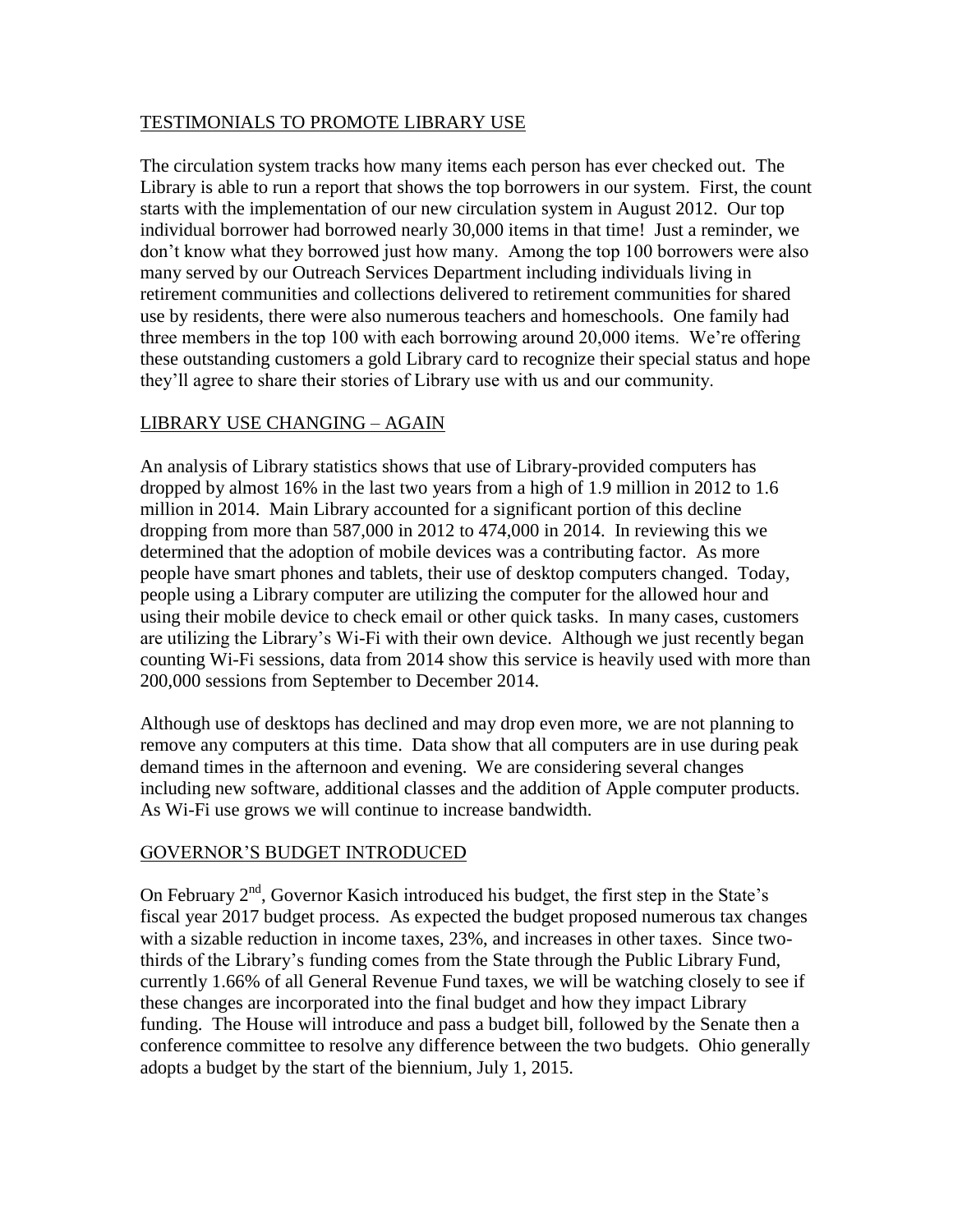# SOUTHWEST OHIO REGION WORKFORCE INVESTMENT BOARD

Ms. Fender has been asked to again serve on the Southwest Ohio Region Workforce Investment Board. She previously served but resigned the position to allow for more business representatives to serve. However, new federal legislation known as the Workforce innovation and Opportunity Act, replacing the 1998 Workforce Investment Act and effective this summer, specifically includes public libraries as partners in workforce development. The SWORWIB operates the local Ohio Means Jobs Center and meets quarterly. Participation on this Board would provide the opportunity for promotion of Library services to job-seekers and the possibility of additional funding for workforce development services.

# LIBRARY FOUNDATION

The Foundation Board held its quarterly meeting on January 28. The resignation of Foundation Chairman Charlie Powers was announced. Scott Richards was elected Chairman. At that meeting it was reported that:

- The Foundation's Annual Fund total is over \$109,000.
- The Foundation endowment is now at \$3.8 million.
- The annual distribution from the Eva Jane Romaine Coombe gift for naming rights for the Director's position is \$37,312.77.
- Naomi Tucker Gerwin, sponsor of the Writer-in-Residence program has contributed \$20,000 to continue the program in 2015 and 2016.
- Foundation Director Tom Law made a 10-minute documentary video of the Writer-in-Residence to be available once final editing is complete.
- The Foundation received over \$1,200 from Kroger's Community rewards program.
- Kroger donated \$2,100 in gift cards to purchase healthy snacks for children during the school winter break.

# FRIENDS OF THE PUBLIC LIBRARY

Proceeds from the Friends Winter Warehouse Sale in January were \$30,394 a 17% increase of 2014's total of \$24,845. The next book sale will be at the Madeira Branch Thursday, March 5 through Saturday, March 7.

The Friends Board of Trustees meeting was held January 23. The Friends approved their fiscal year 2016 budget which includes a \$15,000 reduction in Library support dropping from \$225,000 to \$210,000. The Friends are projecting a \$20,000 drop in book sale revenue in FY2016, primarily as a result of the retirement of a long-time volunteer who handled Internet sales of more valuable books resulting in as much as \$25,000 in revenue each year.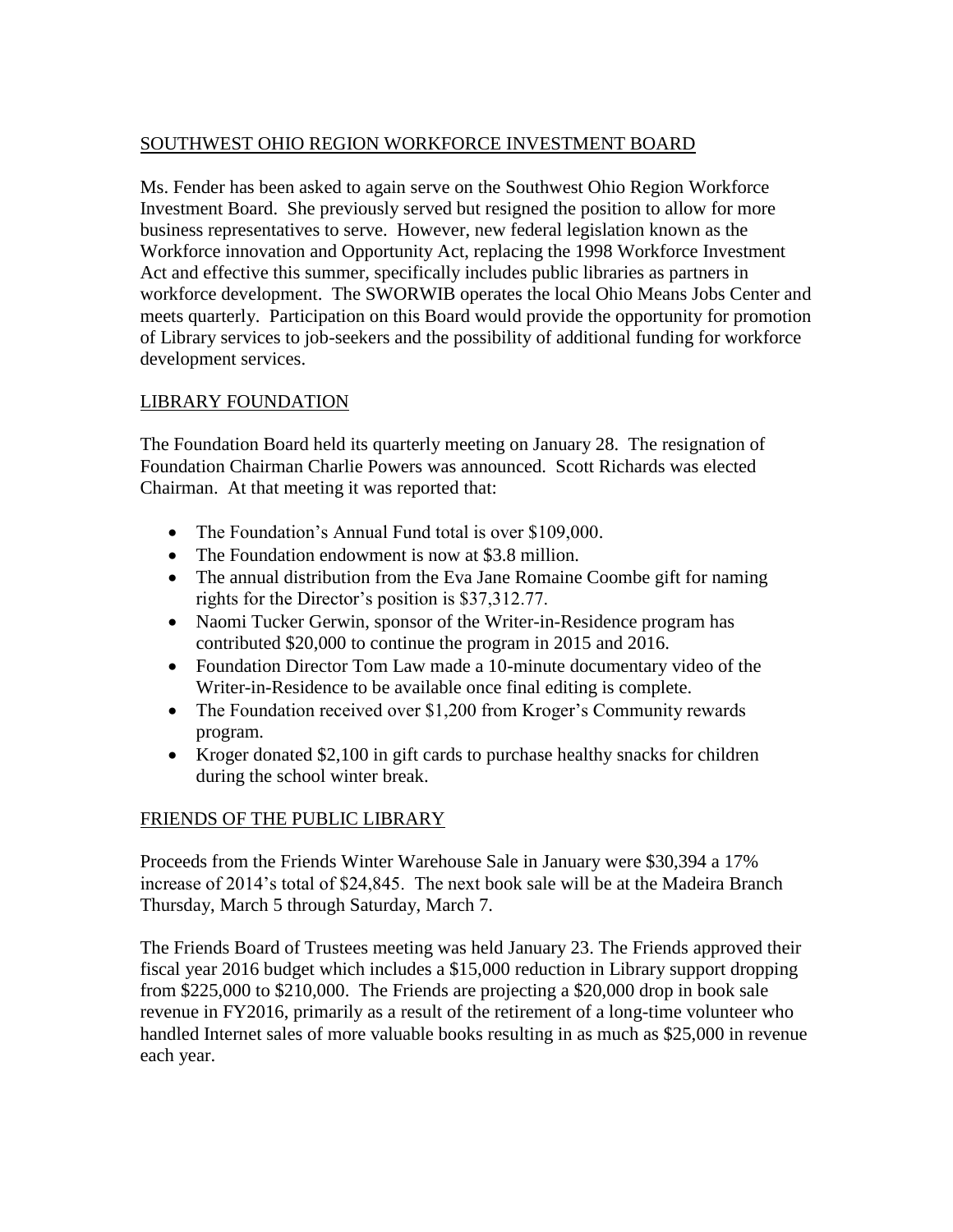Since 2003 the Library and the Friends have had a services agreement regarding the handling of Library discards and services provided to the Friends by the Library. After being renewed several times the agreement became month-to-month in 2011. Over the years the services provided by the Library have changed and we believe it is now time to revisit that Agreement. Accordingly, we plan to give the Friends the 60 days-notice required to terminate the Agreement. The Library will continue to provide all services until a new Agreement is reached.

Mrs. LaMacchia moved the report to be approved as submitted. Mr. Hendon seconded.

Voting for the motion: Mr. Hendon, Mrs. Trauth, Mr. Zaring, Mrs. LaMacchia, Mr. Wright, and Mr. Sittenfeld…6 ayes. The motion carried. **(01-2015)**.

# **FINANCE & AUDIT COMMITTEE REPORT**

Mr. Wright reported:

#### AUTHORIZATION TO TRANSFER FUNDS

The 2015 Appropriations established in December 2014 includes \$2 million to be transferred from the General Fund to the Building  $&$  Repair Fund. Authorization is requested to transfer those funds during the year as cash flow permits as determined by the Fiscal Officer.

# CORRECTION OF 2015 APPROPRIATIONS

The 2015 Appropriations approved at the December 2014 Board meeting included a typographical error for the object level for both the Dwyer Fund (reported as Capital Outlay) and the Howard Fund (reported as Purchased/Contracted Services). The correct object in both cases is Library Materials. The correct object was reported to the county when annual appropriations were submitted in January 2015. This is being reported for confirmation and clarification purposes.

Mr. Hendon moved that the Board approve the report as filed. Mr. Wright seconded.

Voting for the motion: Mr. Hendon, Mrs. Trauth, Mr. Zaring, Mrs. LaMacchia, Mr. Wright, and Mr. Sittenfeld…6 ayes. The motion carried. **(02-2015)**.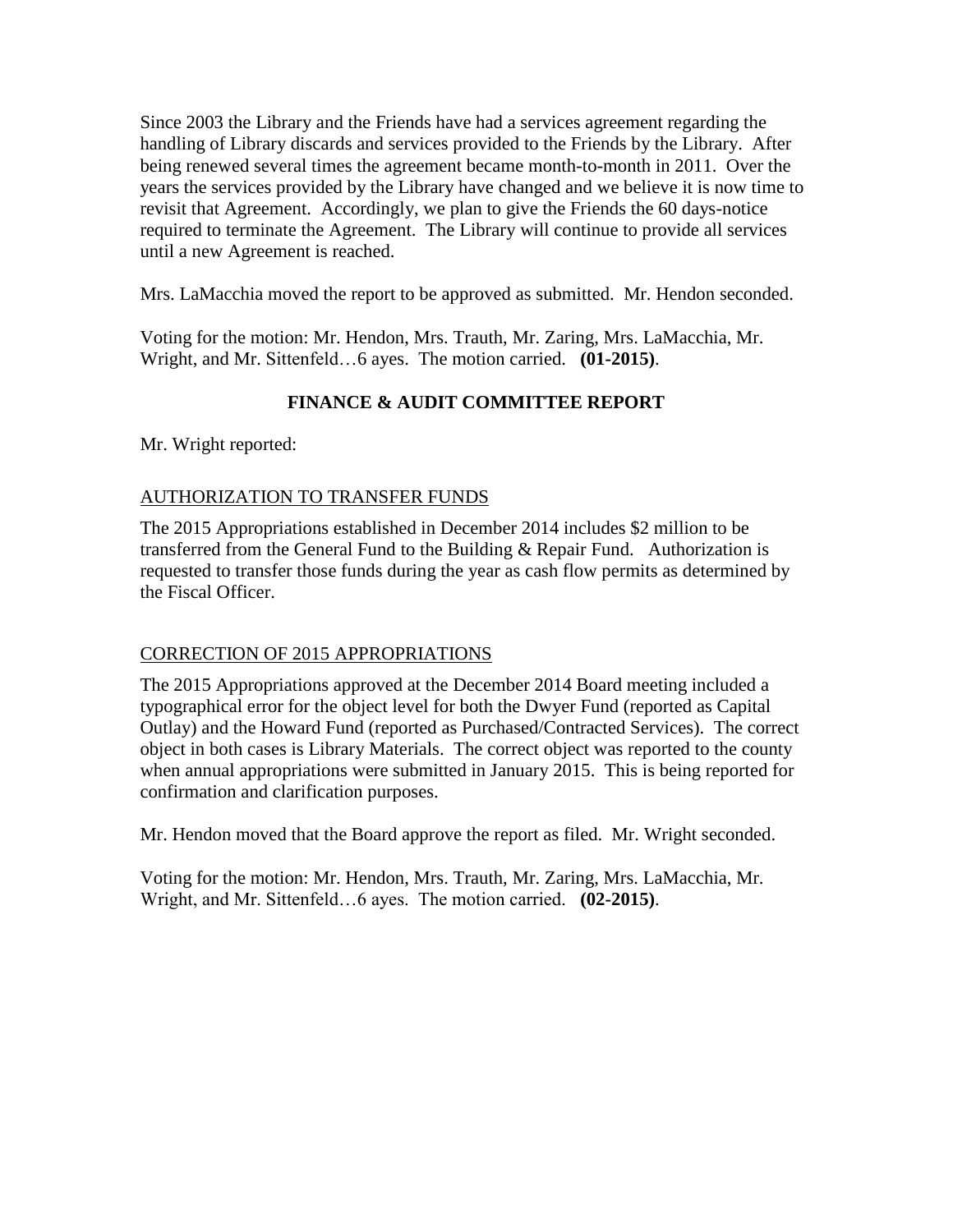#### **FISCAL OFFICER'S REPORT**

Ms. DeFosse reported that:

#### 2014 YEAR END SUMMARY

The table below represents the final 2014 available fund balances as were reported to the County in January 2015. The variances from the December 2014 report are the result of overall favorable actual activity as compared to the estimates.

|                                | 2014             | 2015             | 2015                 |
|--------------------------------|------------------|------------------|----------------------|
| <b>FUND</b>                    | <b>AVAILABLE</b> | <b>ESTIMATED</b> | <b>APPROPRIATION</b> |
|                                | <b>BALANCE</b>   | <b>RESOURCES</b> |                      |
| General Fund                   | \$9,600,000.00   | \$56,500,000.00  | \$57,000,000.00      |
| Building & Repair Capital Fund | 2,845,900.00     | 2,000,000.00     | 2,000,000.00         |
| Special Revenue (4 funds)      | 356,299.00       | 105,000.00       | 171,900.00           |
| Permanent (44 funds)           | 1,554,142.00     | 116,120.00       | 297,400.00           |
| <b>Total</b>                   | \$14.356.341.00  | \$58,721,120.00  | \$59,469,300.00      |

#### 2014 GENERAL FUND BUDGET COMPARED TO ACTUAL

The table below shows the beginning budget versus the revised budget for the General Fund and represents the revised budget by revenue and expense category compared to the end of year actual.

The overall revenue was almost 2.5% over the revised budget. Both the PLF and tax levy receipts came in slightly ahead of expectations. Expenses came in about 3.5% less than the revised budget. This in large part from realized salary and benefit savings as a result of continued implementation of ongoing cost savings measures, vacant positions and historically conservative budgeting of salaries and benefits, as well as continued utility savings recognized through the two Energy Retrofit projects.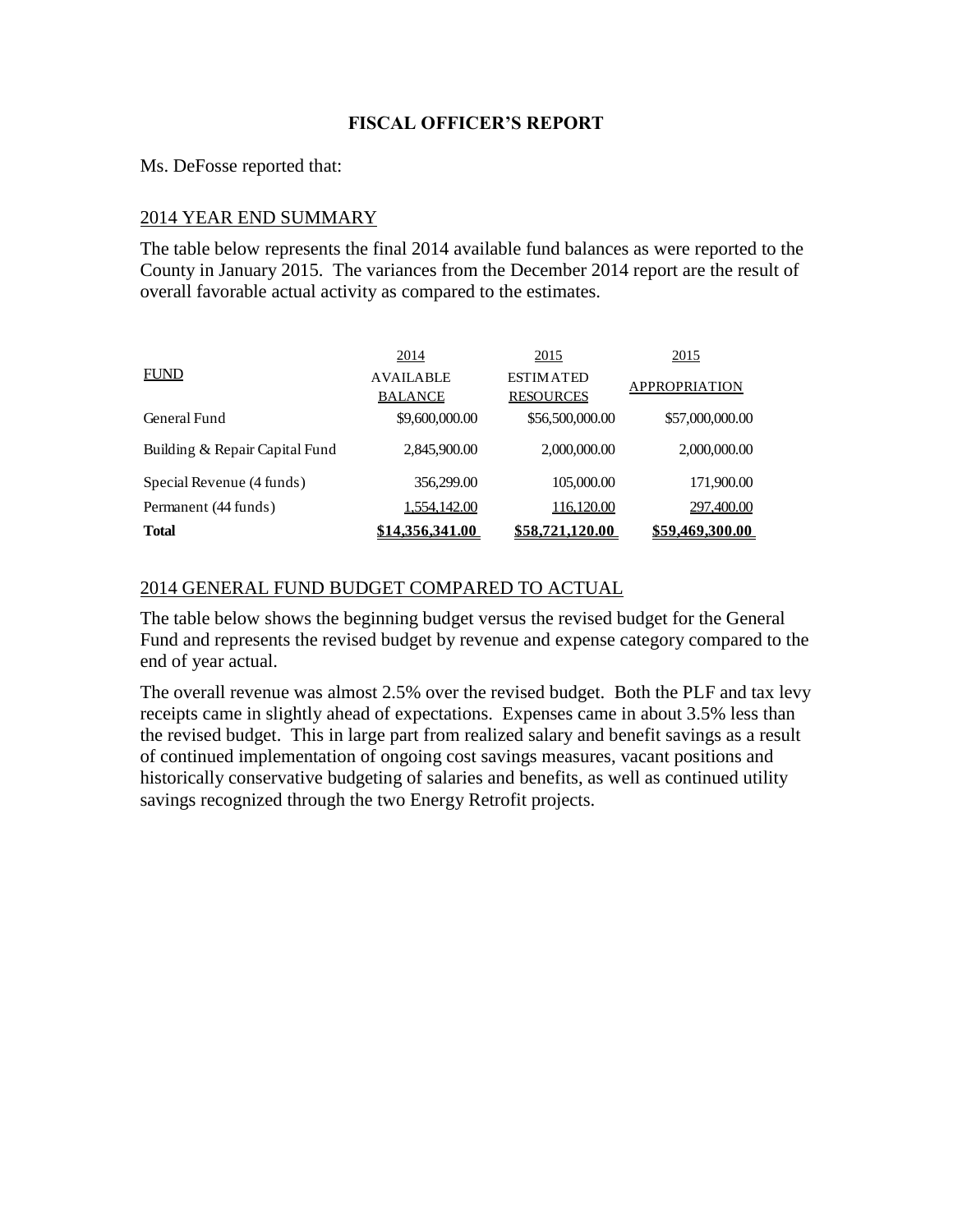|                           | Original   | Revised    | Actual     | Variance to    |
|---------------------------|------------|------------|------------|----------------|
|                           | Budget     | Budget     |            | Revised Budget |
|                           |            |            |            |                |
| <b>Revenue</b>            |            |            |            |                |
| PLF                       | 35,212,876 | 35,212,876 | 35,617,885 | 405,009        |
| <b>TaxLevy</b>            | 17,510,160 | 17,510,160 | 18,044,151 | 533,991        |
| Fine & Fees               | 1,286,000  | 1,286,000  | 1,378,960  | 92,960         |
| Interest                  | 35,000     | 35,000     | 38,547     | 3,547          |
| Services                  | 5,000      | 5,000      | 603        | (4, 397)       |
| Contributions             | 51,000     | 51,000     | 38,141     | (12, 859)      |
| Miscellaneous             | 889,964    | 889,964    | 1,166,254  | 276,290        |
|                           | 54,990,000 | 54,990,000 | 56,284,541 | 1,294,541      |
| <b>Total Revenue</b>      |            |            |            |                |
|                           |            |            |            |                |
| <b>Expenses</b>           |            |            |            |                |
| <b>Salaries</b>           | 27,387,723 | 27,387,723 | 26,378,566 | 1,009,157      |
| Benefits                  | 8,665,950  | 8,665,950  | 7,964,822  | 701,128        |
| Supplies                  | 1,263,717  | 1,313,717  | 1,280,318  | 33,399         |
| <b>Purchased Services</b> | 9,585,067  | 9,085,067  | 8,440,630  | 644,437        |
| <b>Library Materials</b>  | 9,211,130  | 9,211,130  | 9,211,130  |                |
| Capital Outlay            | 623,265    | 873,265    | 837,657    | 35,608         |
| Other Expenses            | 420,000    | 620,000    | 578,271    | 41,729         |
| Capital Transfer          | 9,000,000  | 9,000,000  | 9,000,000  |                |
| <b>Total Expenses</b>     | 66,156,852 | 66,156,852 | 63,691,394 | 2,465,458      |

#### 2014 AUDIT

The audit for 2014 will be performed by the Auditor of State's Office. The audit is scheduled to begin the week of February 23, 2015.

# **LIBRARY OPERATIONS – SERVICES COMMITTEE REPORT**

Mrs. Trauth reported that:

# TECHCENTER DEPARTMENT MANAGER BILL HYDEN

Bill Hyden, TechCenter Manager, began working for the Library as the TechCenter Manager in February of 2013. In December of 2014 Bill's role expanded to include the management of the new MakerSpace area. Before coming to the Library, Bill's work experience included six years in the United States Navy, 20 years at Luxottica Retail in Information systems and four years as the Director of Technical Services at Luxottica. He is a member of the current Management Academy class.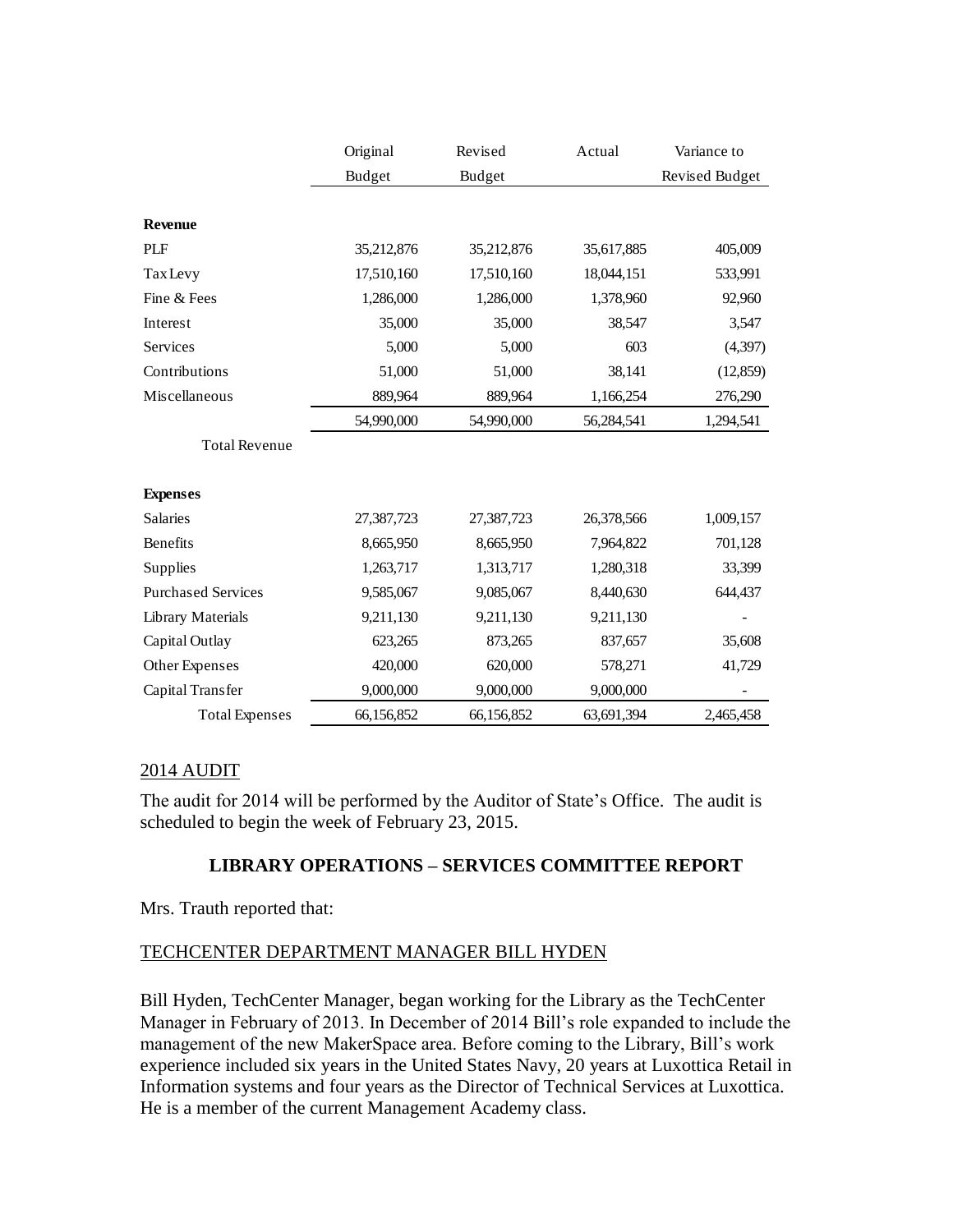Mr. Hyden reported that in the short time since the opening of the MakerSpace on Monday, January 26, the interest in the area has been overwhelming. A diverse group of enthusiastic users have flooded the area with questions about and ideas for the new service. The goal of the MakerSpace is to continue to strive toward the Library's mission statement of connecting people with the world of ideas and information. By providing access to equipment, technology, and educational opportunities that otherwise may not be available to the general public, the MakerSpace encourages users to collaborate and innovate in a creative environment. Department staff provides training and support for 12 unique work stations. From audio recording and photography to laser engraving, vinyl cutting, and 3D printing, to sticker creation and button making, the MakerSpace provides a welcoming environment for anyone. During the first month of operation we are providing clinics each morning and afternoon to educate our customers to the type of services and equipment we offer. Starting in March we will offer more detailed training for all the stations and equipment. We are planning to build programs and partnerships with local schools and business in the area and have already begun discussions with both Xavier University and the University of Cincinnati. The Makerspace is holding clinics twice a day and starting Saturday "Make and Take" programs.

The Board inquired as to the marketing efforts being done to promote the service and the process for scheduling equipment. The staff indicated that the equipment is scheduled using the online reservation system and that reservations can be made up to 99 days in advance.

Mr. Edwards reported:

#### OHIOANA 2015

Dozens of published writers from Hamilton County will chat with fans, sign books, and talk about the creative writing process during Ohioana 2015 at the Main Library Sunday, April 12, 1:30–4pm. This year's "All-Star Author" event will feature a keynote speech, Hamilton County author recognition, an author meet and mingle, and for the first time, a \$100 award for the Cooper Award recipient underwritten by the Friends of the Public Library. Authors will have the opportunity to sell books after the ceremony.

# VISITS FROM TWO LIBRARIES TAKE PLACE ON SAME DAY

Dan Meehan, Principal, HBM Architects, visited the Information and Reference Department, and the Westwood Branch on January 23, 2015, as part of his work to design Toledo-Lucas County Public Library's new buildings. Mr. Meehan was interested in observing the mobile model being piloted in these two agencies - a model that will be fully operational at the Library's three new branches when they open. On the same day, a group of staff from the Lexington Public Library visited the Groesbeck Branch and the Main Library to look at our drive-up windows, which they are planning to install in a branch they currently have under construction. While here, the Lexington group also observed the Library's materials sorter, MakerSpace, and our mobile service model.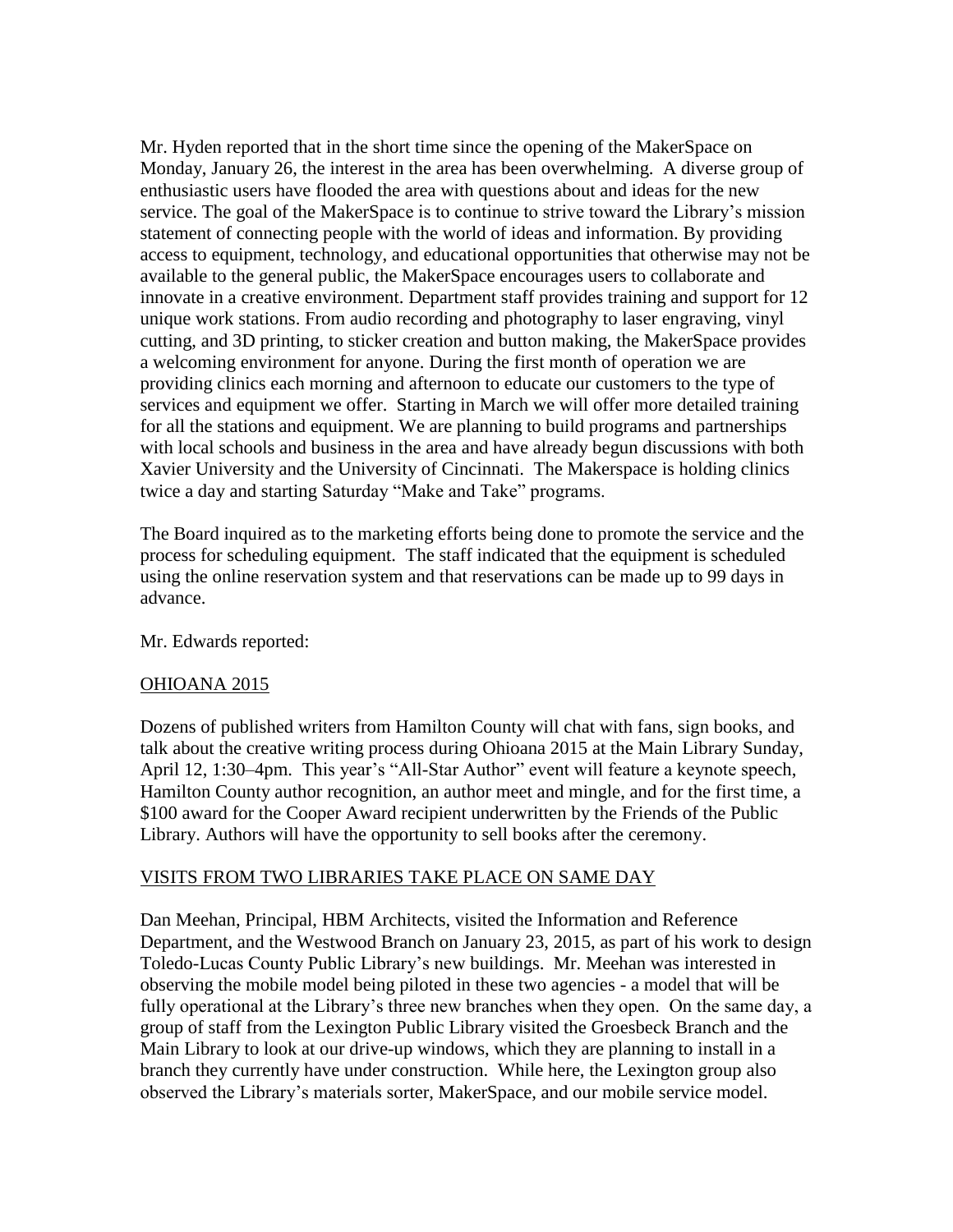#### NEW DATABASES OFFERED

The Library now offers customers access to Lynda.com, an award-winning online service designed to support learners who want to gain specific software, technology, creative, and business skills. Customers can view video tutorials to learn more about using many pieces of the equipment and software in our MakerSpace, or improve design, coding, or multimedia production skills. Other new database resources include FactCite, a database for students which includes biographies, mythology, and cultures of the world; and additional business plan titles in the Virtual Reference Library to supplement small business resources. Access to nytimes.com is coming soon.

#### LIBRARY PARTNERS WITH LLOYD LIBRARY FOR CATESBY RECEPTION

The Lloyd Library was asked by the Catesby Commemorative Trust to sponsor a book release party on April 19, 2015 for the publication *The Curious Mr. Catesby: A "Truly Ingenious" Naturalist Explores New Worlds*. As part of this launch, we have been asked by the Lloyd Library to host a reception on April 18,  $2015$ ,  $6:30 - 8:00$  p.m. Mark Catesby was a naturalist whose classic multi-volume work, *Natural History of Carolina, Florida and the Bahama Islands,* was published between 1729 and 1747. The Library owns a 3rd edition of this work, along with other naturalist's works, including Audubon's *The Birds of America*. Audubon was an influencer of Mr. Catesby.

#### *Programs and Exhibits of Note*

# MAUREEN CORRIGAN AUTHOR VISIT

Maureen Corrigan, author of a 2015 On the Same Page title, *So We Read On: How The Great Gatsby Came to Be and Why It Endures*, will speak at the Main Library on Saturday, March 7 at 2pm. Conceived nearly a century ago by a man who died believing himself a failure, *The Great Gatsby* is now universally revered, and reading it is a rite of passage for millions. As *Fresh Air* critic, Georgetown professor, and *Gatsby* lover extraordinaire Corrigan adeptly points out, while Fitzgerald's masterpiece may be one of the most popular novels in America, many of us first read it when we were too young to fully comprehend its power.

#### ST. PATRICK'S DAY

The Main Library will host its 33nd Annual St. Patrick's Day Celebration. This year's program will feature Celtic music by Foley Road and a performance by the award-winning McGing Irish Dancers. The program will be held on Tuesday, March 17 at 11:45am in the Reading Garden Lounge.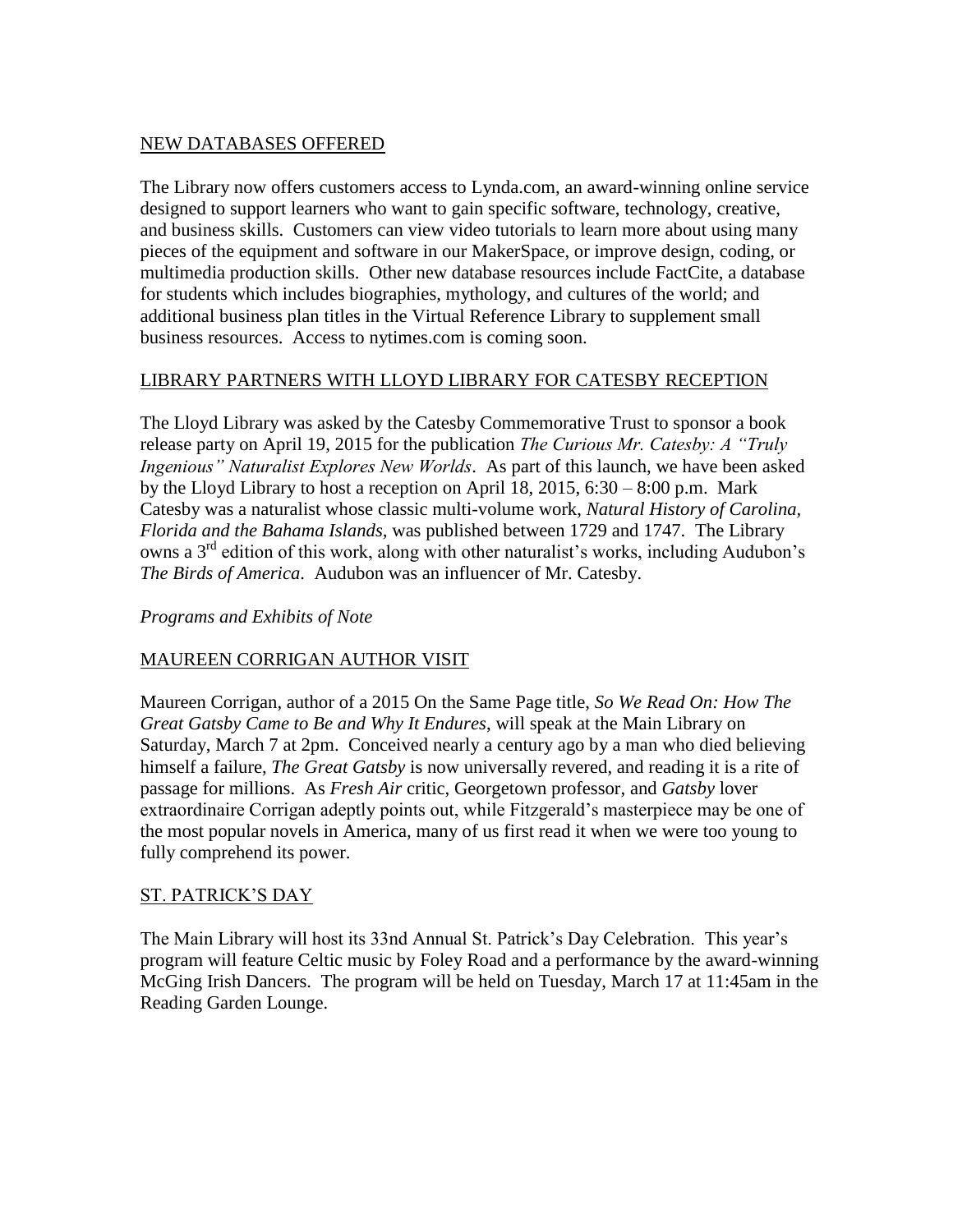# CINCINNATI PUBLIC SCHOOLS CITY WIDE ART EXHIBITION

Works by some of the city's most talented young artists will be on exhibit at the Main Library atrium from March 14 – April 19. The Cincinnati Public Schools City Wide Art Exhibition showcases artwork, including drawings, paintings, sculptures and photographs, from Cincinnati Public School students in kindergarten through 12th grade.

# **CANSTRUCTION**

The Library is once again partnering with CANstruction, a global anti-hunger project, where teams of architects, engineers and construction professionals create sculptures built entirely out of canned food to compete for local and national awards. The food is later donated to the FreeStore FoodBank. Teams will erect their entries for the CANstruction 2015 event in the Atrium and Popular Library on March 3. The sculptures will remain on view through March 22.

#### THE GREAT AMERICAN PASTIME: THE CINCINNATI REDS AND BASEBALL'S ALL-STAR GAME

This exhibit will feature items and images portraying the history of the Cincinnati Reds from its beginning as baseball's first professional team to more modern times, such as the days of the Big Red Machine. The exhibit will include items on loan from The Cincinnati Reds Hall of Fame & Museum, private owners and items from the Library's collection, including an 1894 scorebook, a scrapbook from a player on the 1919 World Series team, and original newspapers. There will be items from each of the previous All-Star games played in Cincinnati beginning with the 1938 game, including the Library's original program from that 1938 game. The exhibit will be on view in the Joseph S. Stern Jr. Cincinnati Room from April 4 – July 31.

# FLYING PIG MARATHON/HOG LOG PROGRAMS

The Library will partner with the Cincinnati Flying Pig Kids' Marathon to encourage kids to *Be Smart, Move More and Eat Well*. February through April, selected branch libraries and the Children's Learning Center will host presenters from the Kids' Marathon and the Nutrition Council. Programs will engage children in fitness, fun and healthy food choices. Participating in the programs and reading, count as "miles" on kids' Hog Logs; the children are eligible to participate in the Kids' Marathon  $26<sup>th</sup>$ -Mile event during the weekend of the Marathon.

# READ ACROSS AMERICA

The Library will again participate in Read Across America at the Cincinnati Museum Center on Saturday, February 28 from 10am to 4pm. Library staff and volunteers will provide storytimes, crafts, games, and prizes as part of the annual "Seuss-a-bration." The Library is pleased to partner again with the local chapter of Pi Beta Phi sorority, who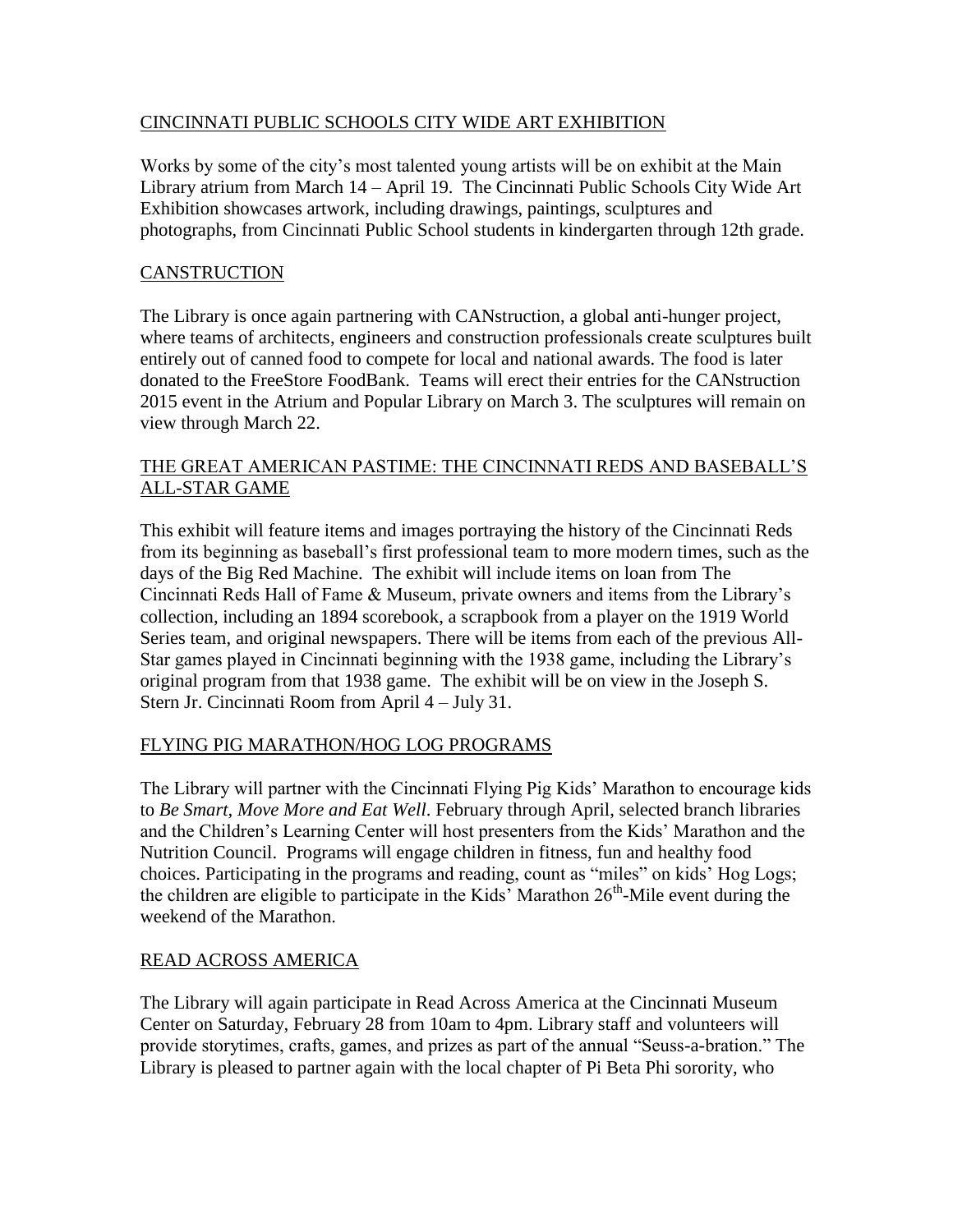dedicate their National Day of Service in support of literacy by celebrating Dr. Seuss' birthday.

#### TEEN TECH WEEK

The Library will celebrate Teen Tech Week March 8-14 with "Libraries are for Making…". Teens will be encouraged to experience the value the Library gives to the community by offering teens a space to extend learning beyond the classroom where they can explore, create and share content. From MakerSpaces to coding classes to knitting clubs, teens can leverage their curiosity and hands-on "do-it-yourself" initiative to connect in meaningful ways with their peers at the Library. The Library staff will be highlighting the Library's new MakerSpace during this week.

# NATIONAL POETRY MONTH PROGRAMMING

Throughout April, the Library will host a number of programs in celebration of National Poetry Month. The 15th annual Teen Poetry Contest will take place throughout the month, in partnership with Elementz Urban Arts Center. The Poetry in the Garden series will also take place at the Main Library each Tuesday in April, and will feature readings from local poets, as well as the winners of the Poetry in the Garden Contest, underway now.

# **HUMAN RESOURCES COMMITTEE REPORT**

Mrs. Trauth reported:

# *For information only*

# ARTSWAVE CAMPAIGN

The Library's ArtsWave campaign will run from February 2 through February 20. Last year, Library staff contributed a little over \$2,000. This year's campaign includes Jeans Days for Giving on February 13 and 14, a special Reds ticket incentive from ArtsWave and the popular ArtsPass. Our goal is to increase contributions to \$2,500. Ms. Kaufman reported that as of the date of the Board meeting, contributions were slightly over \$4000.

# OCRC CHARGE

On January 20, the Library received notification of a discrimination charge filed with The Ohio Civil Rights Commission (OCRC) by Pam Rogers. The charge states that she believes she was denied entry without just cause because of race and sex, when her Library visits were suspended following an incident on August 11, 2014. Our labor attorney, Robert S Brown, is working to resolve the matter.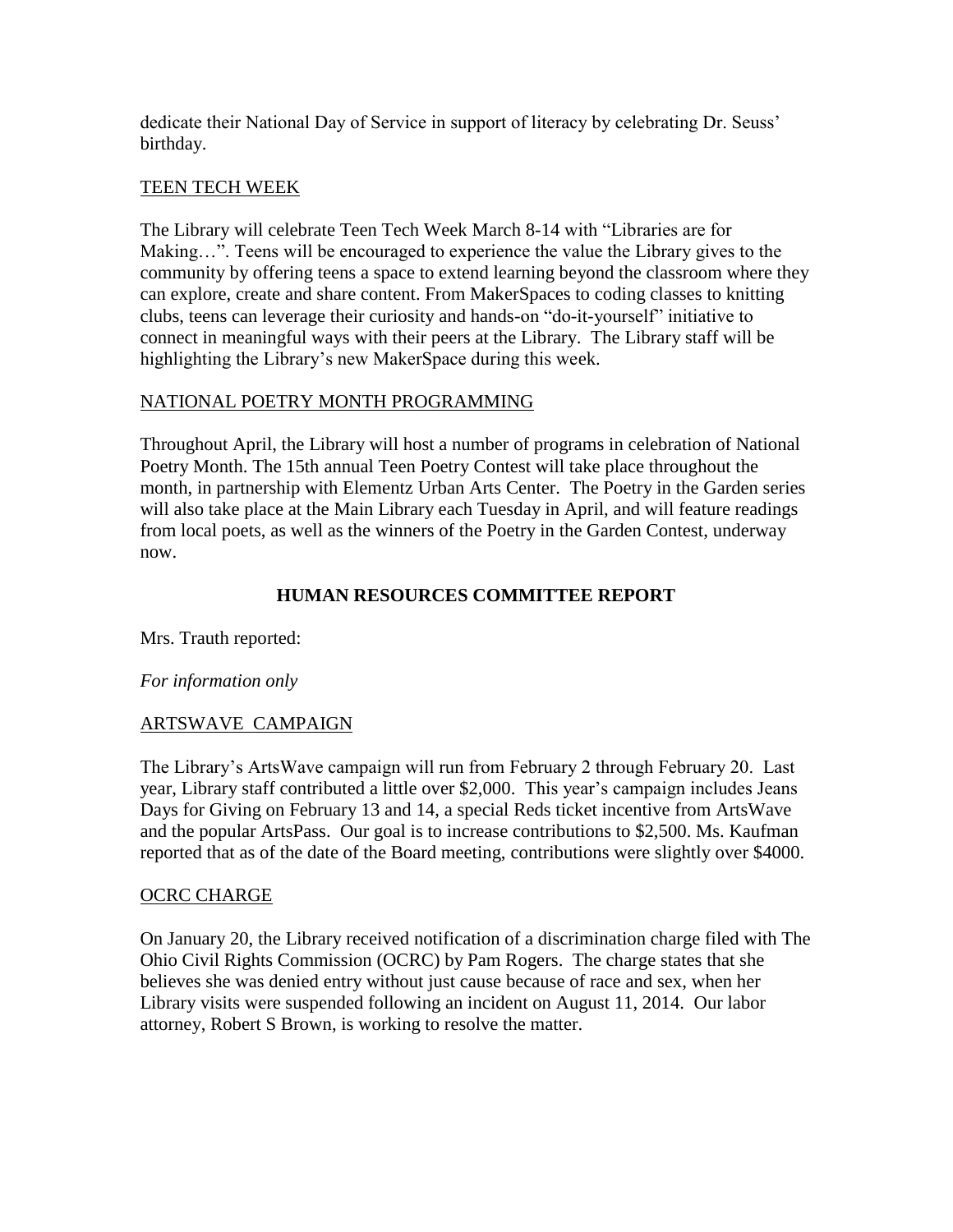#### VOLUNTEER STATISTICS

In January of 2014, in an effort to strengthen our volunteer program, the Library implemented a new volunteer management system, Volunteer Impact. The web-based system dramatically reduces time and cost for staff and volunteers by digitizing the application, placement, and tracking processes. Since the implementation of this new system, the Library has received 1,145 volunteer applications and had a total of 677 volunteers log hours.

#### STAFF ASSOCIATION EXECUTIVE BOARD

The Staff Association, established in 1925, is open to all staff members, including parttime employees and retirees. The Executive Board, elected by the membership, meets the first Thursday of every month, unless otherwise announced. The following staff members have been elected to serve on the Executive Board of Staff Association: Stephen Headley, President; Beth Thomas, Treasurer; Jessica Bowman, Secretary; Cheryl Selby and Tom Moosbrugger.

# **LIBRARY OPERATIONS – FACILITIES COMMITTEE REPORT**

Mr. Hendon reported that:

# PROJECT UPDATES

#### *Clifton*

The interior drywall is nearly completed and the basement and  $2<sup>nd</sup>$  floor have been primed and the first coat of paint applied. The plaster on the main level is being patched. The roof is complete on the addition. The exterior grading has started.

The following change order has been approved and is submitted for confirmation:

#### Graybach

Change Order No. 10 in the amount of \$2,754.46 to sister two additional joists in the basement ceiling, polyurethane the exposed brick in the technology room, install a lintel above the main entry exterior doors, add a floor outlet to the front adult reading room and lower the small meeting room wall outlet.

#### *St. Bernard and Reading*

At Reading, masons are laying brick with approximately 75% completed. Drywall is being installed and finishers have begun their work.

At St. Bernard, the masonry is complete. Drywall is being installed.

The following change orders have been approved and are submitted for confirmation: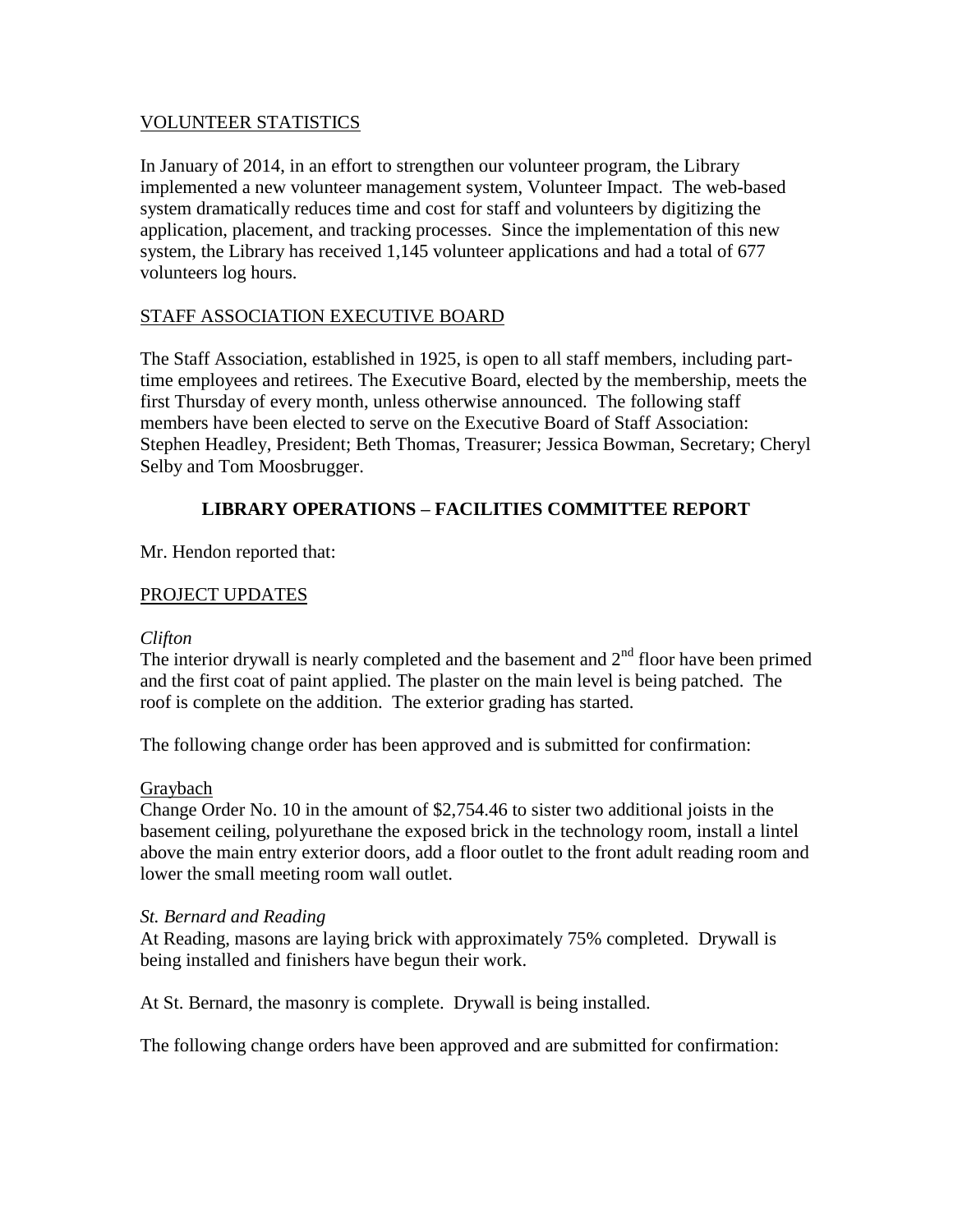#### Queen City

Change Order No. 3 in the amount of a credit of (\$1,888.51) to change from an integral style sink to a carrier style.

#### Valley Interior Systems

Change Order No. 2 in the amount of \$1,302.65 to add blocking to the #7 storefront heads, raise the 2G curtain wall, and add closure metal at the roof parapet.

#### Weisbrod Masonary, Inc.

Change Order No. 2 in the amount of \$7,365.00 for winter protection during the month of December to allow brick installation at both sites.

#### Avenue Fabricating

Change Order No. 2 in the amount of \$822.60 to rework the steel at the clerestory on the south elevation.

# PROJECTED CLOSINGS FOR NEW BRANCHES

While the completion dates for the three branches currently under construction are not final, current construction timelines have them being completed around May/June. As part of the move into the new facilities, the existing branches will need to be closed in order to move the collection. The shutdown for each will be approximately two weeks. Termination clauses were included in the leases for both Clifton and Reading so once vacated we will no longer pay rent for the remainder of the lease term. Required cancellation notice will be given to the landlords of the current rental properties.

Furniture for all three locations has been ordered.

# MT. HEALTHY AND DEER PARK LEASES DUE FOR RENEWAL

Both the Mt. Healthy and Deer Park leases expire in August 2015. Staff will shortly notify each landlord to begin negotiations for lease renewal.

Mr. Wright moved that the Board approve the report as filed. Mr. LaMacchia seconded.

Voting for the motion: Mr. Hendon, Mrs. Trauth, Mr. Zaring, Mrs. LaMacchia, Mr. Wright, and Mr. Sittenfeld…6 ayes. The motion carried. **(03-2015)**.

# *CONSENT AGENDA ITEMS*

Mr. Sittenfeld presented the following items for approval:

- Minutes of the Annual Meeting held December 9, 2014.
- Minutes of the Regular Meeting held December 9, 2014.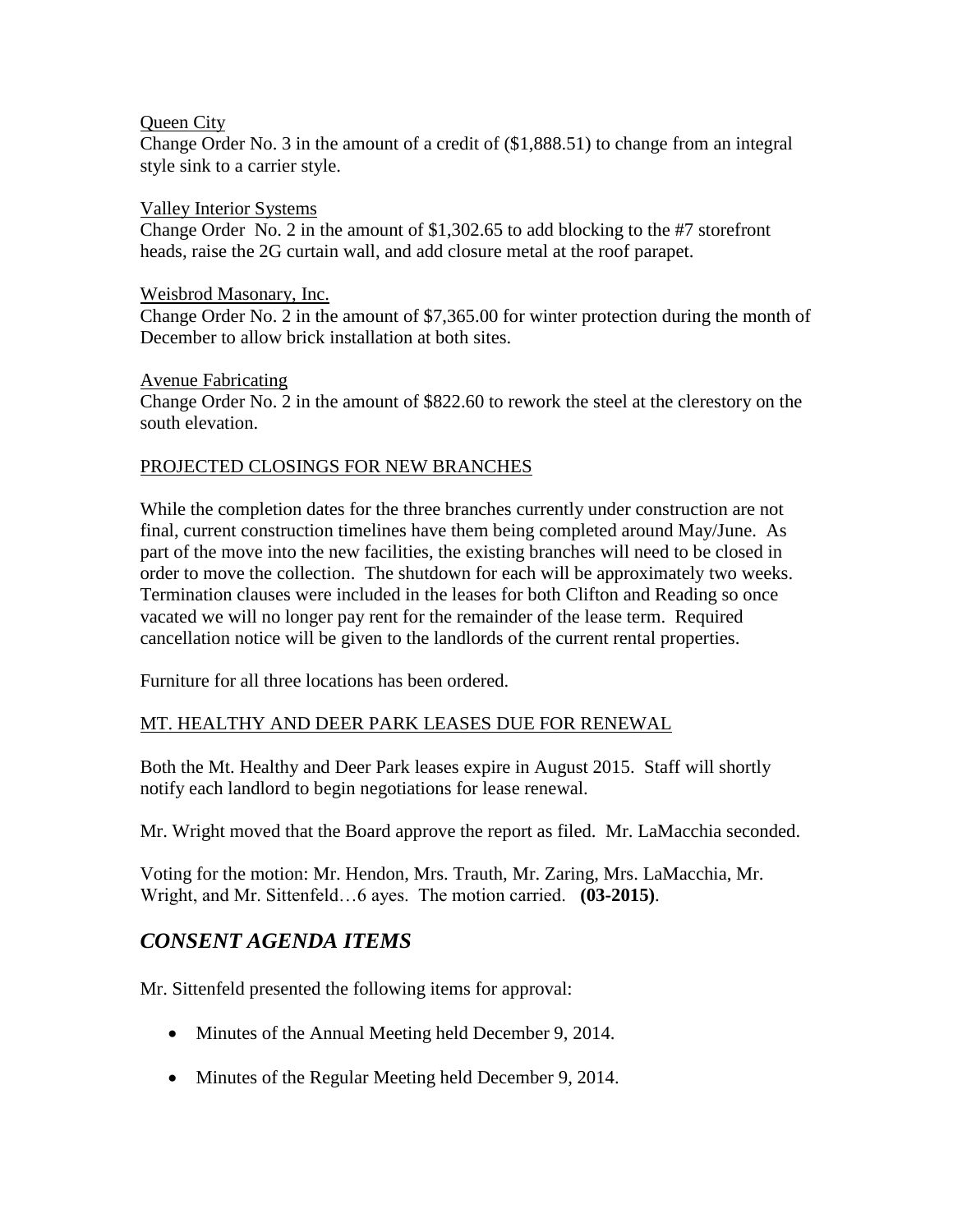- Investment Report (summary of invested balances) as of December, 2014 and January, 2015.
- Monthly Financial Reports for the periods ending December, 2014 and January, 2015.
- Personnel Change Report reflects changes through January 31, 2015.

| <b>Action</b>      | <b>Agency</b>                                     | <b>Position Title</b>                              | <b>FTE</b> | <b>Employee Name</b>    | <b>Effective</b><br><b>Date</b> |
|--------------------|---------------------------------------------------|----------------------------------------------------|------------|-------------------------|---------------------------------|
| APPOINTMENT        | AVONDALE BRANCH                                   | <b>LIBRARY SERVICES</b><br><b>ASSISTANT</b>        | 0.50       | WALKER, ANTUAN L        | 01/04/2015                      |
| APPOINTMENT        | <b>CIRCULATION SERVICES</b>                       | <b>LIBRARY SERVICES</b><br><b>ASSISTANT</b>        | 0.50       | JOYNER, ERIN M          | 01/04/2015                      |
| APPOINTMENT        | <b>CIRCULATION SERVICES</b>                       | <b>LIBRARY SERVICES</b><br><b>ASSISTANT</b>        | 0.50       | LEEVER, AMBERLY R       | 12/07/2014                      |
| APPOINTMENT        | <b>CIRCULATION SERVICES</b>                       | <b>LIBRARY SERVICES</b><br><b>ASSISTANT</b>        | 0.50       | LONG, NATALIE J         | 01/04/2015                      |
| APPOINTMENT        | <b>CIRCULATION SERVICES</b>                       | <b>LIBRARY SERVICES</b><br><b>ASSISTANT</b>        | 0.50       | WINTLE, HEATHER         | 12/07/2014                      |
| APPOINTMENT        | <b>COLLEGE HILL BRANCH</b>                        | <b>LIBRARY SERVICES</b><br><b>ASSISTANT</b>        | 0.50       | ALEXANDER, TEMPEST      | 11/23/2014                      |
| APPOINTMENT        | <b>COLLEGE HILL BRANCH</b>                        | <b>LIBRARY SERVICES</b><br><b>ASSISTANT</b>        | 0.50       | RICHARDS, HADLEIGH G    | 11/23/2014                      |
| <b>APPOINTMENT</b> | <b>COLLEGE HILL BRANCH</b>                        | <b>LIBRARY SERVICES</b><br><b>ASSISTANT</b>        | 0.50       | WHITNEY, ALEXIS D       | 12/07/2014                      |
| APPOINTMENT        | <b>COLLEGE HILL BRANCH</b>                        | <b>HOMEWORK HELP</b><br><b>AIDE</b>                | 0.30       | <b>ASANTE, LORIS</b>    | 01/04/2015                      |
| APPOINTMENT        | <b>COMMUNICATION &amp;</b><br><b>NETWORK SRV</b>  | <b>TELECOM TECH &amp;</b><br><b>ASSIST SYS ADM</b> | 1.00       | BLEY, RYAN              | 11/23/2014                      |
| <b>APPOINTMENT</b> | <b>COMMUNICATION &amp;</b><br><b>NETWORK SRV</b>  | <b>SYSTEM</b><br>ADMINISTRATOR                     | 1.00       | TRIST, ORION M          | 01/04/2015                      |
| APPOINTMENT        | <b>EDUCATION &amp;</b><br><b>HOMEWORK SUPPORT</b> | <b>EDUC &amp; HOMEWORK</b><br><b>SUPPORT ASST</b>  | 0.60       | BURGASSER, MEGAN A      | 12/07/2014                      |
| APPOINTMENT        | <b>FISCAL OFFICE</b>                              | SR. FINANCIAL<br>ANALYST                           | 1.00       | SANDERS, ALESHA N       | 01/04/2015                      |
| APPOINTMENT        | <b>HARRISON BRANCH</b>                            | <b>STUDENT SHELVER</b>                             | 0.30       | CROSLEY, WHITNEY L      | 01/04/2015                      |
| APPOINTMENT        | <b>HUMAN RESOURCES</b>                            | <b>HUMAN RESOURCES</b><br><b>COORDINATOR</b>       | 1.00       | OLIVER, MICHELLE R      | 01/04/2015                      |
| APPOINTMENT        | <b>HYDE PARK BRANCH</b>                           | <b>LIBRARY SERVICES</b><br><b>ASSISTANT</b>        | 0.50       | FRONDORF, NINA          | 01/04/2015                      |
| APPOINTMENT        | <b>MADEIRA BRANCH</b>                             | <b>STUDENT SHELVER</b>                             | 0.30       | RINVEE, TASNEEM         | 11/23/2014                      |
| APPOINTMENT        | MAINTENANCE<br><b>SERVICES</b>                    | MAINTENANCE<br><b>MECHANIC</b>                     | 1.00       | <b>GUMP, PAUL P</b>     | 11/23/2014                      |
| APPOINTMENT        | <b>NORTH CENTRAL</b><br><b>BRANCH</b>             | <b>LIBRARY SERVICES</b><br>ASSISTANT               | 0.50       | WINLAND, NATALIE A      | 11/23/2014                      |
| APPOINTMENT        | <b>OAKLEY BRANCH</b>                              | <b>STUDENT SHELVER</b>                             | 0.30       | LADOUCEUR, OLIVIA M     | 12/07/2014                      |
| APPOINTMENT        | PLEASANT RIDGE<br><b>BRANCH</b>                   | <b>LIBRARY SERVICES</b><br>ASSISTANT               | 0.50       | DIETRICH, DAVID         | 11/23/2014                      |
| APPOINTMENT        | <b>SORTING &amp; MATERIALS</b><br>RETRIEVAL       | SORTER                                             | 0.50       | <b>BRUCE, KENNETH W</b> | 01/04/2015                      |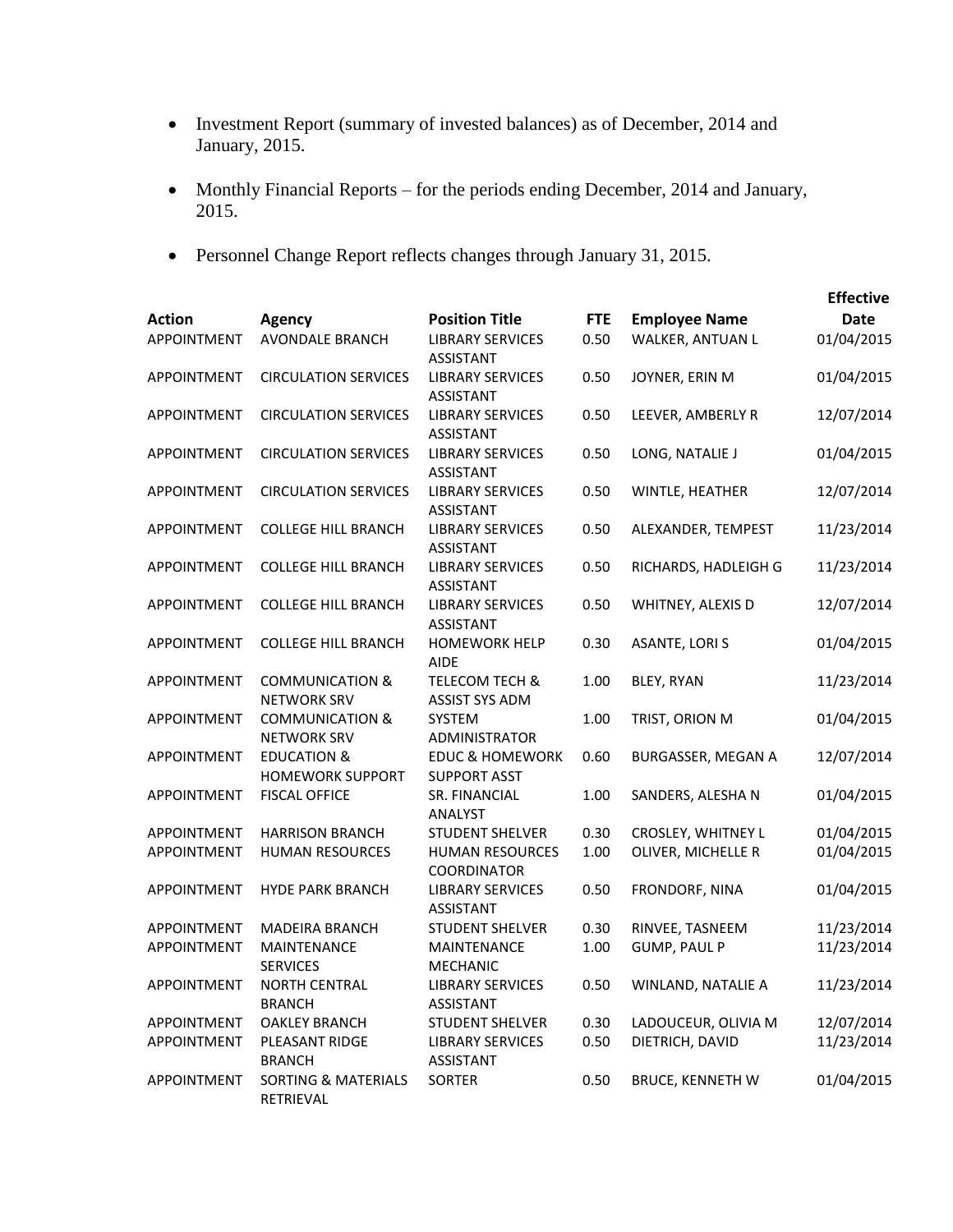| APPOINTMENT   | <b>SORTING &amp; MATERIALS</b><br><b>RETRIEVAL</b> | PAGE                                          | 0.50 | HUDEPOHL, RALPH B                 | 01/04/2015 |
|---------------|----------------------------------------------------|-----------------------------------------------|------|-----------------------------------|------------|
| APPOINTMENT   | <b>SORTING &amp; MATERIALS</b><br>RETRIEVAL        | PAGE                                          | 0.50 | EVERAGE, DARIUS                   | 11/23/2014 |
| APPOINTMENT   | TECHCENTER /<br>MAKERSPACE                         | <b>SENIOR LIBRARY</b><br>SERVICES ASST        | 0.50 | AGBAJE, OLUBUNMI O.               | 01/18/2015 |
| APPOINTMENT   | TECHCENTER /<br>MAKERSPACE                         | <b>SENIOR LIBRARY</b><br><b>SERVICES ASST</b> | 0.50 | <b>BRAZZLE, EPHINITY K</b>        | 01/04/2015 |
| APPOINTMENT   | TECHCENTER /<br>MAKERSPACE                         | <b>SENIOR LIBRARY</b><br>SERVICES ASST        | 0.50 | <b>BRUKER, EDWARD</b>             | 01/04/2015 |
| APPOINTMENT   | TECHCENTER /<br>MAKERSPACE                         | <b>SENIOR LIBRARY</b><br>SERVICES ASST        | 0.60 | DICKERSON, WILLIAM S              | 01/04/2015 |
| APPOINTMENT   | <b>VIRTUAL</b><br><b>INFORMATION CENTER</b>        | <b>LIBRARY SERVICES</b><br><b>ASSISTANT</b>   | 0.60 | WHYTE, KAREN J                    | 01/04/2015 |
| APPOINTMENT   | <b>WEST END BRANCH</b>                             | <b>HOMEWORK HELP</b><br><b>AIDE</b>           | 0.30 | LUMAINE, KEYASHA                  | 01/18/2015 |
| APPOINTMENT   | <b>WYOMING BRANCH</b>                              | <b>STUDENT SHELVER</b>                        | 0.30 | JOHNSON, JAYE E                   | 01/04/2015 |
| APPOINTMENT   | <b>VIRTUAL</b>                                     | <b>LIBRARY SERVICES</b>                       | 0.50 | BRENNER, MEGAN J.                 | 12/07/2014 |
|               | <b>INFORMATION CENTER</b>                          | <b>ASSISTANT</b>                              |      |                                   |            |
| CHANGE        | <b>CIRCULATION SERVICES</b>                        | <b>LIBRARY SERVICES</b><br><b>ASSISTANT</b>   | 0.60 | BILLMAN, CYNDAL                   | 12/07/2014 |
| CHANGE        | <b>CIRCULATION SERVICES</b>                        | <b>LIBRARY SERVICES</b><br><b>ASSISTANT</b>   | 1.00 | DANNEMILLER,<br><b>KATHLEEN</b>   | 11/23/2014 |
| CHANGE        | LOVELAND BRANCH                                    | <b>LIBRARY SERVICES</b><br><b>ASSISTANT</b>   | 1.00 | SMITH, CHRISTOPHER W              | 12/07/2014 |
| CHANGE        | <b>SORTING &amp; MATERIALS</b><br>RETRIEVAL        | PAGE                                          | 1.00 | <b>GARTIN, JACOB</b>              | 12/07/2014 |
| CHANGE        | <b>SORTING &amp; MATERIALS</b><br>RETRIEVAL        | PAGE                                          | 0.50 | CUNNINGHAM,<br><b>KATHERINE E</b> | 11/23/2014 |
| CHANGE        | TECHCENTER /<br>MAKERSPACE                         | <b>SENIOR LIBRARY</b><br>SERVICES ASST        | 0.60 | SPENCER, FATIMA E                 | 01/04/2015 |
| CHANGE        | TECHCENTER /<br>MAKERSPACE                         | <b>SENIOR LIBRARY</b><br>SERVICES ASST        | 0.60 | ONONYE, UCHENNA                   | 01/18/2015 |
| CHANGE        | TECHCENTER /<br>MAKERSPACE                         | <b>SENIOR LIBRARY</b><br>SERVICES ASST        | 1.00 | WISE, ANDREW                      | 12/21/2014 |
| CHANGE        | <b>VIRTUAL</b><br>INFORMATION CENTER               | <b>LIBRARY SERVICES</b><br>ASSISTANT          | 0.50 | SMITH, TONIA D                    | 11/23/2014 |
| CHANGE        | WESTWOOD BRANCH                                    | <b>LIBRARY SERVICES</b><br>ASSISTANT          | 0.50 | SKAGGS, IAIN R.                   | 01/04/2015 |
| CHANGE        | <b>DELHI TOWNSHIP</b><br><b>BRANCH</b>             | <b>TEEN LIBRARIAN</b>                         | 1.00 | THORNLEY, AMY                     | 01/18/2015 |
| CHANGE        | LOVELAND BRANCH                                    | <b>LIBRARY SERVICES</b><br>ASSISTANT          | 0.50 | SHROYER, SAMANTHA A.              | 12/21/2014 |
| CHANGE        | <b>NORTHSIDE BRANCH</b>                            | CHILDREN'S<br>LIBRARIAN                       | 1.00 | <b>BLANKEN, MARNIK</b>            | 12/07/2014 |
| <b>CHANGE</b> | SYMMES TOWNSHIP<br><b>BRANCH</b>                   | <b>REFERENCE</b><br>LIBRARIAN                 | 1.00 | QUINONES, REBECCA                 | 12/21/2014 |
| CHANGE        | TECHCENTER /<br>MAKERSPACE                         | <b>TEAM LEADER</b>                            | 1.00 | MULFORD-CHINN, ELLA<br>M.         | 12/21/2014 |
| CHANGE        | TECHCENTER /<br>MAKERSPACE                         | <b>SENIOR LIBRARY</b><br>SERVICES ASST        | 1.00 | THOMAS, BETHANY A                 | 12/21/2014 |
| CHANGE        | <b>VIRTUAL</b><br><b>INFORMATION CENTER</b>        | <b>REFERENCE</b><br>LIBRARIAN                 | 1.00 | MOOSBRUGGER,<br>THOMAS A          | 12/21/2014 |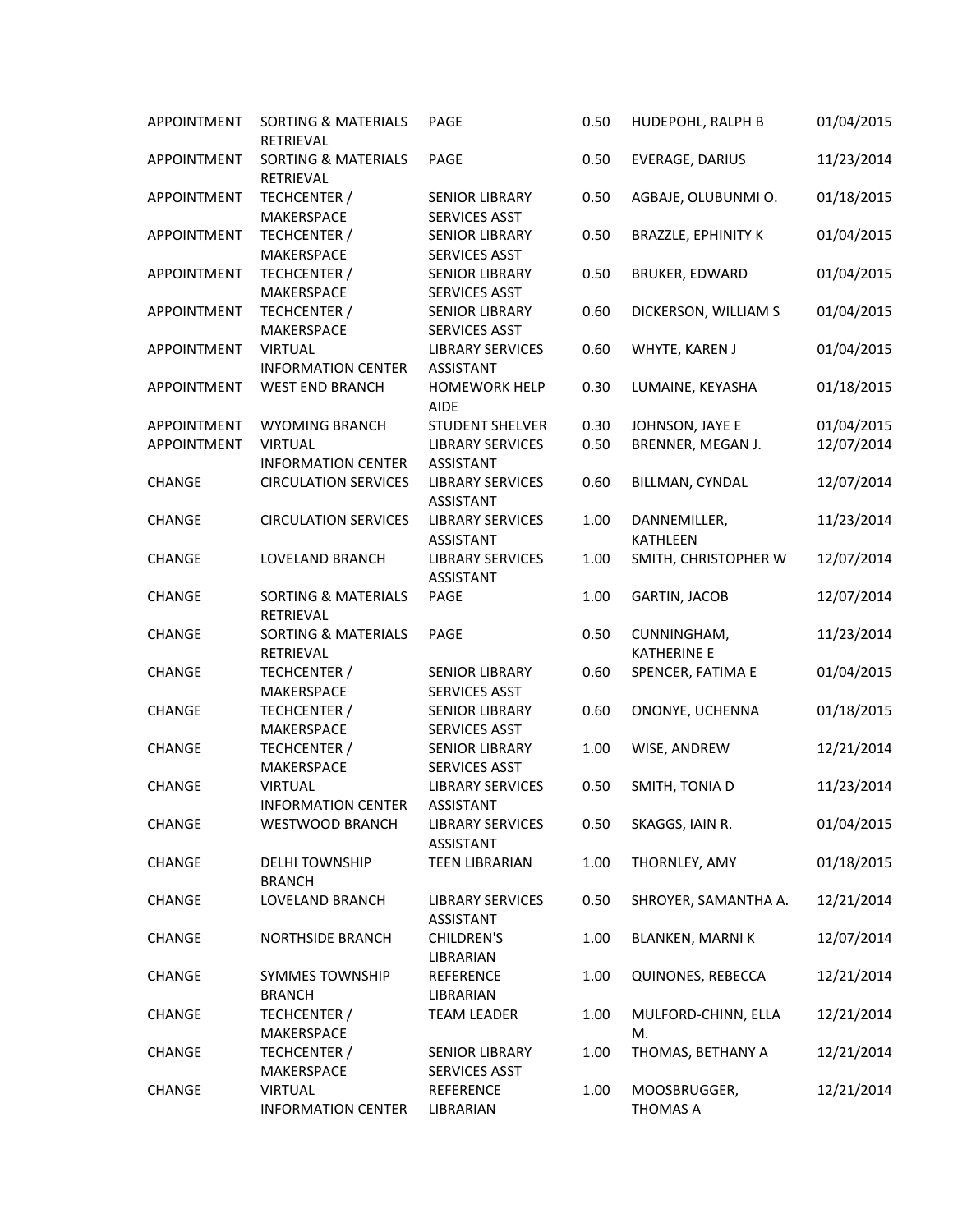| <b>CHANGE</b>    | TECHCENTER /<br>MAKERSPACE                       | TECHCENTER/MAKER<br><b>SPACE MANAGER</b>      | 1.00 | HYDEN, WILLIAM P                  | 12/21/2014 |
|------------------|--------------------------------------------------|-----------------------------------------------|------|-----------------------------------|------------|
| <b>DEMOTION</b>  | <b>SORTING &amp; MATERIALS</b><br>RETRIEVAL      | PAGE                                          | 1.00 | NOE, SAMANTHA                     | 12/21/2014 |
| <b>DEMOTION</b>  | <b>VIRTUAL</b><br><b>INFORMATION CENTER</b>      | <b>SENIOR LIBRARY</b><br><b>SERVICES ASST</b> | 1.00 | ANDERSON, ARPIC                   | 11/23/2014 |
| <b>DEPARTURE</b> | <b>CHILDREN'S LEARNING</b><br><b>CENTER</b>      | <b>SENIOR LIBRARY</b><br>SERVICES ASST        | 0.50 | BUELSING, ANGELA B.               | 12/03/2014 |
| <b>DEPARTURE</b> | <b>CIRCULATION SERVICES</b>                      | <b>LIBRARY SERVICES</b><br><b>ASSISTANT</b>   | 1.00 | FREY, SHERRY L.                   | 01/16/2015 |
| <b>DEPARTURE</b> | <b>CIRCULATION SERVICES</b>                      | <b>LIBRARY SERVICES</b><br>ASSISTANT          | 0.50 | FIELDS, TANESHA S.                | 11/27/2014 |
| <b>DEPARTURE</b> | <b>COLLEGE HILL BRANCH</b>                       | <b>HOMEWORK HELP</b><br><b>AIDE</b>           | 0.30 | CORBIN, ADAM                      | 12/18/2014 |
| <b>DEPARTURE</b> | <b>COMMUNICATION &amp;</b><br><b>NETWORK SRV</b> | SYSTEM<br>ADMINISTRATOR                       | 1.00 | CHANDLER, MATTHEW                 | 12/26/2014 |
| <b>DEPARTURE</b> | <b>CUSTODIAL SERVICES</b>                        | <b>CUSTODIAN</b>                              | 0.50 | WHITE, CHENELL M                  | 01/02/2015 |
| <b>DEPARTURE</b> | <b>HARRISON BRANCH</b>                           | <b>STUDENT SHELVER</b>                        | 0.30 | DAVIS, KATELYN E                  | 11/28/2014 |
| DEPARTURE        | <b>HVAC SERVICES</b>                             | <b>HVAC MECHANIC</b>                          | 1.00 | WINCHESTER, JASON                 | 01/02/2015 |
| <b>DEPARTURE</b> | <b>MARKETING</b>                                 | GRAPHICS/VIDEO<br>SPECIALIST                  | 1.00 | OSTOICH, KATHLEEN M.              | 01/02/2015 |
| <b>DEPARTURE</b> | <b>MIAMI TOWNSHIP</b><br><b>BRANCH</b>           | <b>LIBRARY SERVICES</b><br><b>ASSISTANT</b>   | 0.50 | RIPPERGER, ROBERT                 | 01/31/2015 |
| <b>DEPARTURE</b> | MT. HEALTHY BRANCH                               | <b>BRANCH MANAGER</b>                         | 1.00 | SULLIVAN, ELIZABETH L.            | 01/30/2015 |
| <b>DEPARTURE</b> | <b>NORTH CENTRAL</b><br><b>BRANCH</b>            | <b>STUDENT SHELVER</b>                        | 0.30 | HELM, JAMAIRA                     | 01/03/2015 |
| <b>DEPARTURE</b> | NORWOOD BRANCH                                   | <b>LIBRARY SERVICES</b><br><b>ASSISTANT</b>   | 0.50 | ALEXANDER, RACHEL M.              | 11/29/2014 |
| <b>DEPARTURE</b> | PLEASANT RIDGE<br><b>BRANCH</b>                  | <b>LIBRARY SERVICES</b><br><b>ASSISTANT</b>   | 0.50 | SCHREIBER, MICHAEL E.             | 01/04/2015 |
| <b>DEPARTURE</b> | POPULAR LIBRARY                                  | <b>SHELVER</b>                                | 0.50 | HASTINGS, BRYN E                  | 01/03/2015 |
| <b>DEPARTURE</b> | SHARONVILLE BRANCH                               | <b>STUDENT SHELVER</b>                        | 0.30 | POLICASTRO, MARGARET<br>C         | 01/30/2015 |
| <b>DEPARTURE</b> | <b>SORTING &amp; MATERIALS</b><br>RETRIEVAL      | PAGE                                          | 0.50 | DESALVO, JOANNA                   | 12/13/2014 |
| <b>DEPARTURE</b> | <b>SORTING &amp; MATERIALS</b><br>RETRIEVAL      | PAGE                                          | 0.50 | CUNNINGHAM,<br><b>KATHERINE E</b> | 01/03/2015 |
| <b>DEPARTURE</b> | SORTING & MATERIALS<br>RETRIEVAL                 | SORTER                                        | 0.50 | <b>GOURLEY, STEPHEN</b>           | 11/28/2014 |
| DEPARTURE        | <b>SYMMES TOWNSHIP</b><br><b>BRANCH</b>          | <b>STUDENT SHELVER</b>                        | 0.30 | MATTARIDI, EMME                   | 12/15/2014 |
| <b>DEPARTURE</b> | WESTWOOD BRANCH                                  | <b>LIBRARY SERVICES</b><br><b>ASSISTANT</b>   | 0.50 | SCHINKAL, KATHRYN A.              | 12/02/2014 |
| <b>DEPARTURE</b> | WESTWOOD BRANCH                                  | <b>LIBRARY SERVICES</b><br>ASSISTANT          | 0.50 | MITCHELL, ALEXIS                  | 01/23/2015 |
| <b>DEPARTURE</b> | <b>WYOMING BRANCH</b>                            | <b>STUDENT SHELVER</b>                        | 0.30 | BONNER, MATTHEW                   | 11/30/2014 |
| <b>DEPARTURE</b> | <b>HUMAN RESOURCES</b>                           | <b>HUMAN RESOURCES</b><br><b>DIRECTOR</b>     | 1.00 | BENNETT-BROWN, MARY<br>Ε.         | 11/28/2014 |
| DEPARTURE        | LOVELAND BRANCH                                  | <b>LIBRARY SERVICES</b><br><b>ASSISTANT</b>   | 1.00 | YEAGER, DONNA M.                  | 11/29/2014 |
| DEPARTURE        | <b>NORTHSIDE BRANCH</b>                          | CHILDREN'S<br>LIBRARIAN                       | 1.00 | ROGERS, SHARON G                  | 11/29/2014 |
| DEPARTURE        | <b>SORTING &amp; MATERIALS</b>                   | PAGE                                          | 0.50 | EVERAGE, DARIUS                   | 12/22/2014 |